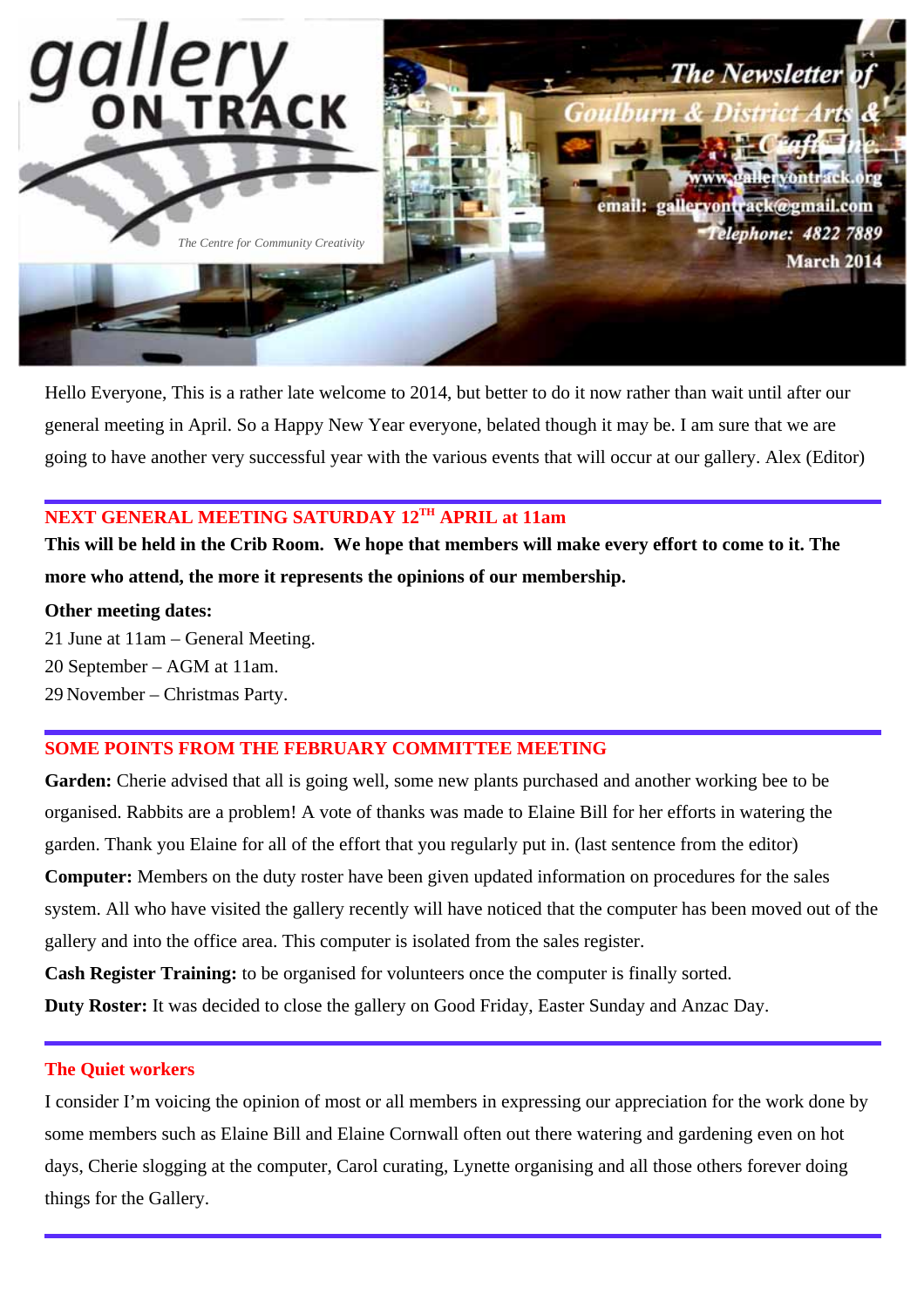Fiona wrote the following for the Southern Highlands IMAG. It may be a little different in the publication.

Great publicity work, Fiona! We can help Fiona by responding to her requests for comments and suggestions.

# **Always a Feast for the Senses at Gallery on Track in Goulburn**

Discover sensuous felted creations, beautiful textile arts and crafts, and an enviable selection of jewellery at Gallery on Track. Any of these items would make fabulous Mother's Day gifts, but there is so much more to choose from at the Gallery. Gez Norman's finely made roll-top timber boxes are the quintessential storage for jewellery. Beryl Skinner's beautifully detailed leather bags, purses, hair clips and more are very special items. Marolyn Turner's silk scarves are luscious in the extreme. And this is just the tip of the gift-worthy iceberg to be found at Gallery on Track. Do come along and see for yourself.

From April 23 to May 26 the Artist-of-the-Month exhibition will be *'Red Centre'*, featuring some extraordinary paintings by award-winning artist **Ekaterina Mortensen**. Her inspiration for this exhibition was her trip to Central Australia in 2011. Ekaterina's artworks often incorporate unusual techniques and materials, with many in this exhibition featuring non-traditional supports such as alfoil that – for her - resemble the rocky landscape of the Red Centre. Meet the artist at 3pm on Saturday May 3.

Also in May the next exhibition to feature artworks from numerous artists is *"Dressing the Teapot".* Artworks will be more than just tea cosies – expect sculptural pieces and a large slice of humour amongst the pieces on display.

**GROUPS YOU MAY LIKE TO JOIN:** to practice your skills or to learn new skills from other members: Interested members are invited to the following groups running in the crib room

**Patchwork/Creative Art/Needlework group** –  $2<sup>nd</sup>$  and  $4<sup>th</sup>$  Tuesday 10am-2pm. All members welcome, Beginners welcome. \$2 amenities fee. Enquiries Lynette Brown or Cherie Sellars.

**Calligraphy Class** – every Wednesday, 10.30am-12.30pm in Crib Room. Contact Alison Lawrence for details – alisoncallig@bigpond.com or 4822-0024.

**Creative Needles** – first Sunday of each month, 10am-2pm, \$2 amenities, all members welcome. Enquiries Fiona Hammond.

**Wynne's Friday Art group** (Art/Lino Cut/Any Craft) 10.30am-3.30pm. No lessons – join group and bring own work. Cost \$2 amenities, \$5 towards room hire. Phone Wynne Willis 43 229724.

**Carol Divall has felting** workshops periodically – if interested ring Carol 4821 2572.

# **CRIB ROOM BOOKINGS for 2014**

**Regular Bookings:**  1st Sunday each month: Creative Needles Group 10am-4pm. 2<sup>nd</sup> and 4<sup>th</sup> Tuesday each month: Patchwork/Creative Art/Needlework group 10am-2pm. Every Wednesday: Calligraphy Class 10.30am-12.30pm Every Thursday: Phoenix Group 10am-4pm. Every Friday: Wynne's Friday Art Group 10.30am-3.30pm. **Other Bookings:** 

Saturday 22nd March: Fiona Hammond – Workshop.

Sunday 23rd March: Carol Divall – Hat Workshop.

Saturday 5th April: Goulburn & District Art Society Workshop.

Saturday  $12<sup>th</sup>$  April: GDAC General Meeting.

Wednesday 16<sup>th</sup> April: Craft Group morning tea.

Saturday  $17<sup>th</sup>$  May: Fiona Hammond Workshop.

Sunday 18<sup>th</sup> May: Carol Divall Hats or Bag Workshop. Red Hat Ladies.

Sunday 25<sup>th</sup> May: Floating Lily Finishes. Saturday 31<sup>st</sup> May: Goulburn & District Art Society Workshop.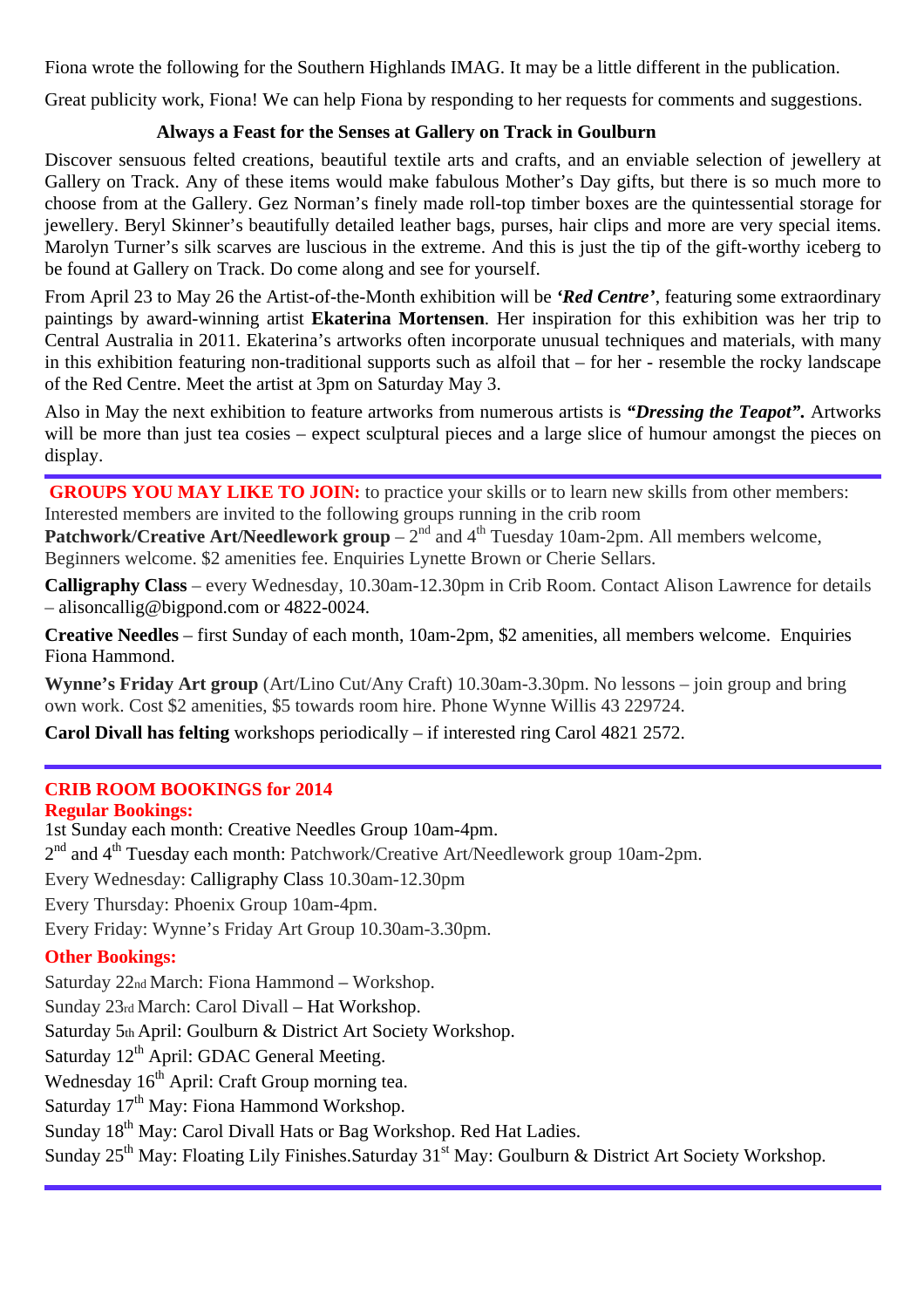**Some Members' Achievements away from the Gallery:** Some of our members were very pleased with their successes at the Canberra Show in February. In particular ribbons were won by Liudmila (Lucy) Abramova, Fiona Hammond and Ekaterina Mortensen. I haven't the details for Lucy but have been told she won prizes. Fiona gained a first in Quilting with "Ancient Portal", a first in professional threadwork beading, the champion ribbon and reserved champion overall for her necklace, and with her coiled pot she gained first in the professional miscellaneous craft category, champion ribbon and overall champion for the miscellaneous craft section. Wow, she must have been ecstatic and so glad she made that little pot. Ekaterina was awarded first prize in watercolours for her "Tendrils" and a highly commended for her mixed media "Dingoes". She was extremely pleased to be told that the United States Embassy had purchased her "King Parrots." While Alex Mortensen didn't get any award he heard that a CSIRO person purchased his "Red Skies" to hang in his office. Ekaterina was given another accolade in that she had been nominated for an Australian Citizen of the Year Award. The nomination was in regard to her work and achievements in art since she came to Australia. She wishes to express her thanks to the person who thought highly enough of her to make this nomination.



Ekaterina with her prize winning "Tendrils"



The ribbons and certificates dwarf Fiona's coiled pot.



A very proud Fiona with her winning quilt.

# **ARTIST OF THE MONTH: EKATERINA MORTENSEN April 12 – May 25**  *THE RED CENTRE*

# **MEET THE ARTIST on SATURDAY 3rd MAY at 3pm**

Ekaterina visited the Red Centre of our country for the first time in July 2012 and was so impressed with what she saw there that she made it the focal point of her university art studies. Her works are very contemporary being experimental and innovative. She daringly uses unconventional supports and techniques to provide the viewer with her striking impressions of the landscapes, the wildlife and the influence of people in the environment of the Red Centre.

Ekaterina looks forward to talking with people about her works at the Meet the Artist session on  $3<sup>rd</sup>$  May. Please join her on this social occasion for nibbles, drinks, a chat and, most importantly, to view some examples of her works.





Two of Ekaterina's Red Centre paintings.

All works are for sale.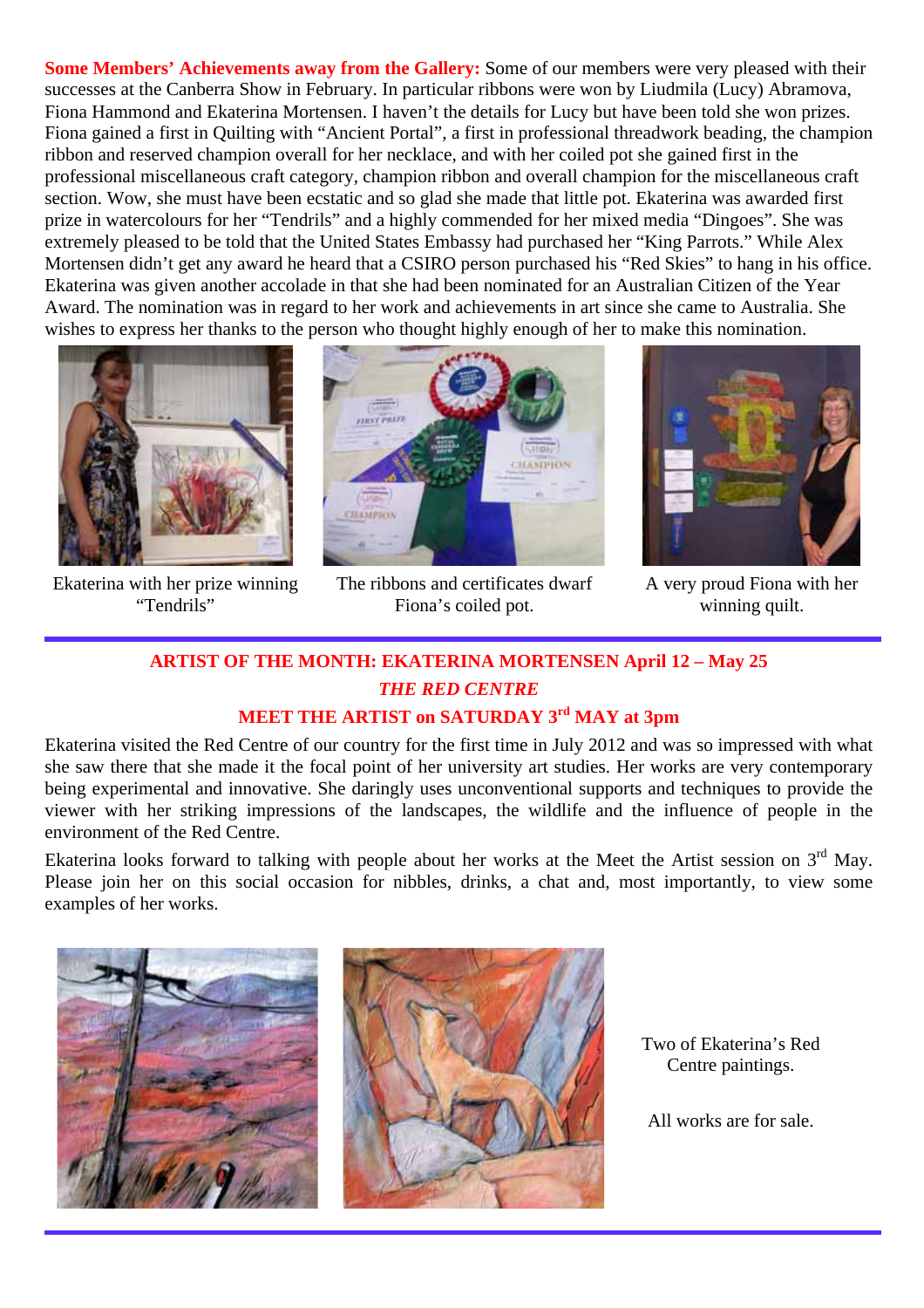## **ARTISTS OF THE MONTH**

April 12 – May 25 Ekaterina Mortensen. Red Centre. Paintings. May - June Dressing a teapot: an Open exhibition. Would you like to make a booking for Artist of the Month? Contact Carol.

#### **WORKSHOPS**

Saturday 22nd March: **Fiona Hammond.** Double Delight Pendant 9.30am – 4pm. Participants will create a versatile double-sided pendant using beading needles, thread and Japanese seed beads. Cost of the workshop is \$65 plus \$30 for the kit. See the Galleries website for more information. Enquiries: Fiona 48 494489; Fiona@chiatanyadesign.com.au

Sunday 23rd March: **Carol Divall.** Hat workshop. 10am – 4pm. Details Carol 48 212572.

Saturday 5th April: **Goulburn & District Art Society.** Life Drawing for Beginners with Alex Mortensen, GDAS member. Female model.10.30am – 4pm. GDAS members \$10; non-members \$20. Also \$2 amenities fee. Contact Helen 48 292300 or Alex 0434 286 311.

Saturday 17<sup>th</sup> May: **Fiona Hammond.** More Kumihimo Braiding. 9.30am – 4 pm. Participants can do either a round or flat braid. Enquiries: Fiona 48 494489; Fiona@chiatanyadesign.com.au

Sunday 18<sup>th</sup> May: **Carol Divall.** Hat or Bag workshop. 10am – 4pm. Details Carol 48 212572.

Saturday 31<sup>st</sup> May: Goulburn & District Art Society. Watercolour for Intermediate – Advanced with Ray Barnett, a well-known Canberra based artist. 10am – 4pm. Cost: Members \$40, Non-members \$55. Also \$2 amenities fee. Equipment: to be advised. Contact Helen 48 292300.

# **TRASH & TREASURE DAY AT GALLERY ON TRACK.**

Saturday 8<sup>th</sup> March. This was another successful day with a big variety of goods on offer on the verandah and in the Crib Room. Stallholders were pleased with their sales. Three of the verandah stallholders are pictured below. Apologies to the Crib Room stall holders who had an excellent display – the editor forgot to take photos in there.



## **ADVERTISING OUR GALLERY**

Each and every one of our members can help to advertise our gallery. We can all do this by taking the opportunity to tell friends and acquaintances about the gallery. When chatting at parties why not ask people if they know of Gallery on Track? Tell them the sorts of things we have for sale. Tell them it is an ideal place to purchase gifts. Tell them where we are located. Have some of our brochures with you to give to people. Here at the gallery take the opportunity to ask people to take a brochure or two to give to friends. Word of mouth is an excellent method of advertising.

#### **RECENT EVENTS IN THE GALLERY ON TRACK.**

**"Out of the Box"** was a wonderful exhibition that revealed a large range of imaginative and innovative works by the exhibitors. Viewers showed a great deal of interest in them and it was interesting to see some people bending down to get a closer look into some of the exhibits and also hands on in some cases. Photos next page.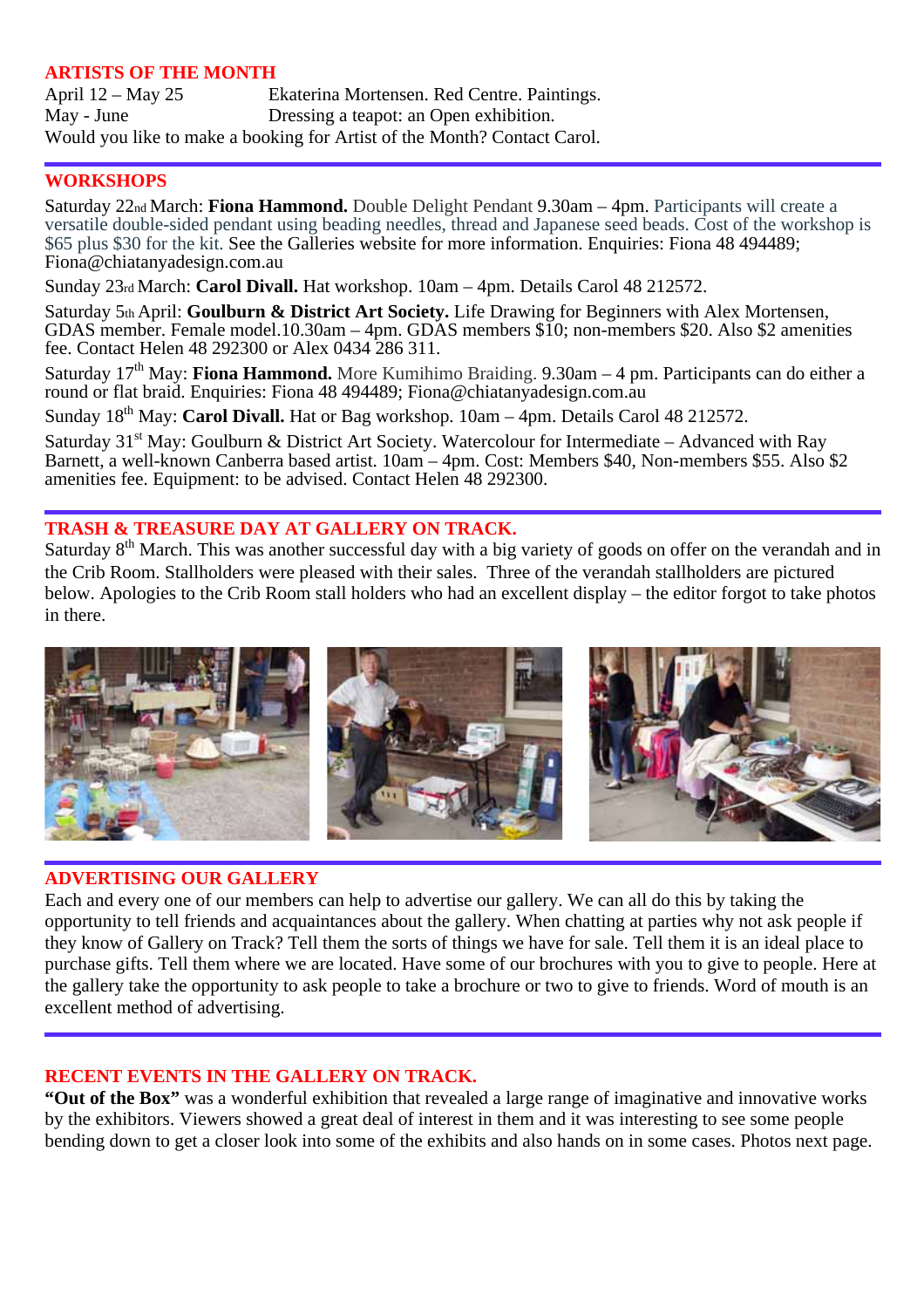



Just 3 of the many Out of the Box exhibits. It would be wonderful to be able to show them all. Congratulations to all who entered a work.



**The Phoenix Phyre Art Group** opening of their annual exhibition was well attended on Sunday 9th March, with everyone enjoying the social occasion. It was pleasing to hear comments about the success of the group and how they rose from the ashes of the discontinuation of the TAFE art classes – something that should not have occurred. Congratulations Phoenix members. Still on exhibition.



An interesting way to display the numerous card size flower paintings along the lower edge of the wall. Part of the gathering at the opening of The Phoenix show. (Right)



## **ITEMS FOR NEWSLETTER – Help me to help you.**

If you are going to be an artist of the month or are going to hold a workshop, or have had an opening or run a workshop or have been creating works and if you would like to have an article in the newsletter please email to me a few sentences about it (say, 50 words maximum) plus a photo or two in jpg or jpeg. Try to send information well in advance. With events that you have held, send it to me straight after the event. Use "For newsletter" as the subject of your email. It will make my job easier if I can just copy and paste rather than to have to do a lot of typing; it will ensure that you are featured here; and it will make our newsletter more informative for readers. So help me to help you.

My email: alexgamort@hotmail.com

**Unable to do your duty on a Wednesday, Thursday or Friday?** If, for some reason such as illness, family commitments, etc, you find that you cannot do your regular duty on these days, phone Alex between 7.30am and 8.00am on that morning. You'll find that on most occasions he will be available but he does do casual teaching when required and will know by 7.30am if a school needs him. Because of this he will not commit himself in advance so there is no point in asking him at some earlier date. Alex's phone number is on the roster.

First Aid Kit: has been updated and placed on cupboard in kitchen, together with a Incident Report, please notify gallery of any accidents and put in Incident Book.